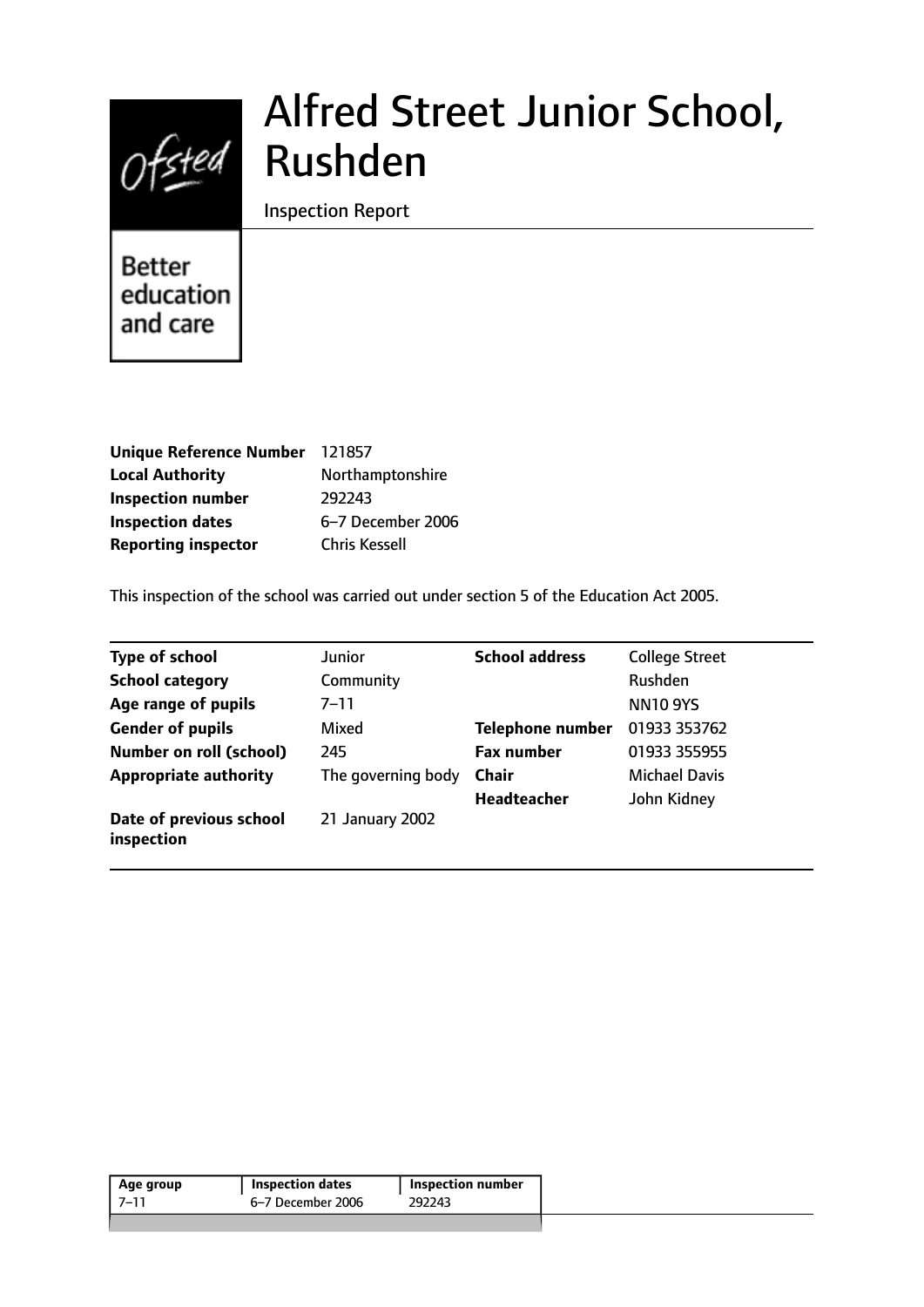© Crown copyright 2006

Website: www.ofsted.gov.uk

This document may be reproduced in whole or in part for non-commercial educational purposes, provided that the information quoted is reproduced without adaptation and the source and date of publication are stated.

Further copies of this report are obtainable from the school. Under the Education Act 2005, the school must provide a copy of this report free of charge to certain categories of people. A charge not exceeding the full cost of reproduction may be made for any other copies supplied.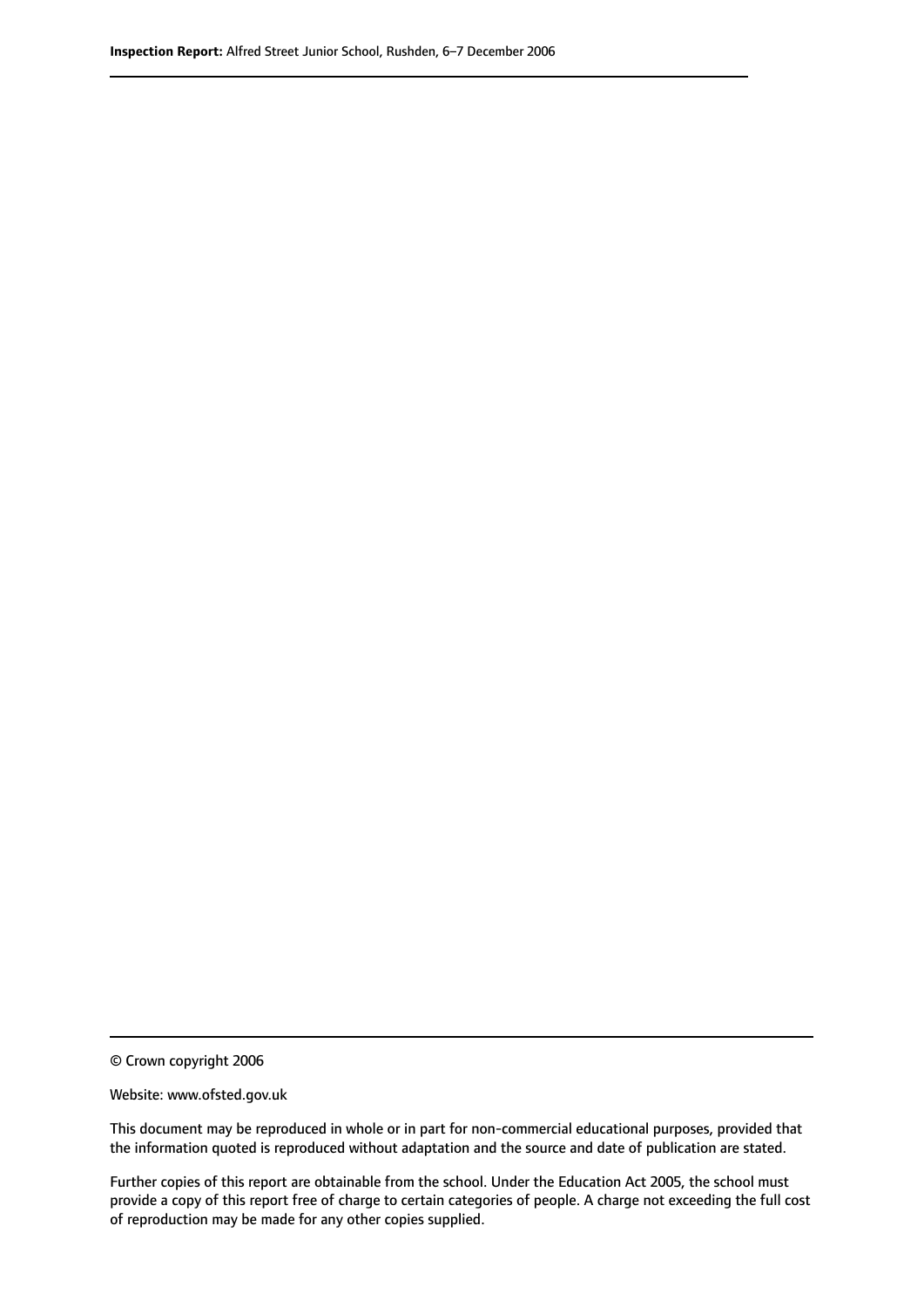# **Introduction**

The inspection was carried out by three Additional Inspectors.

# **Description of the school**

Alfred Street Junior School is slightly above average in size. Almost all pupils are from White British backgrounds. The proportion of pupils with learning difficulties and/or disabilities is above average, as is the percentage of pupils entitled to free school meals. The school roll has been falling and this is expected to continue for the next few years.

# **Key for inspection grades**

| Good         |
|--------------|
|              |
| Satisfactory |
| Inadequate   |
|              |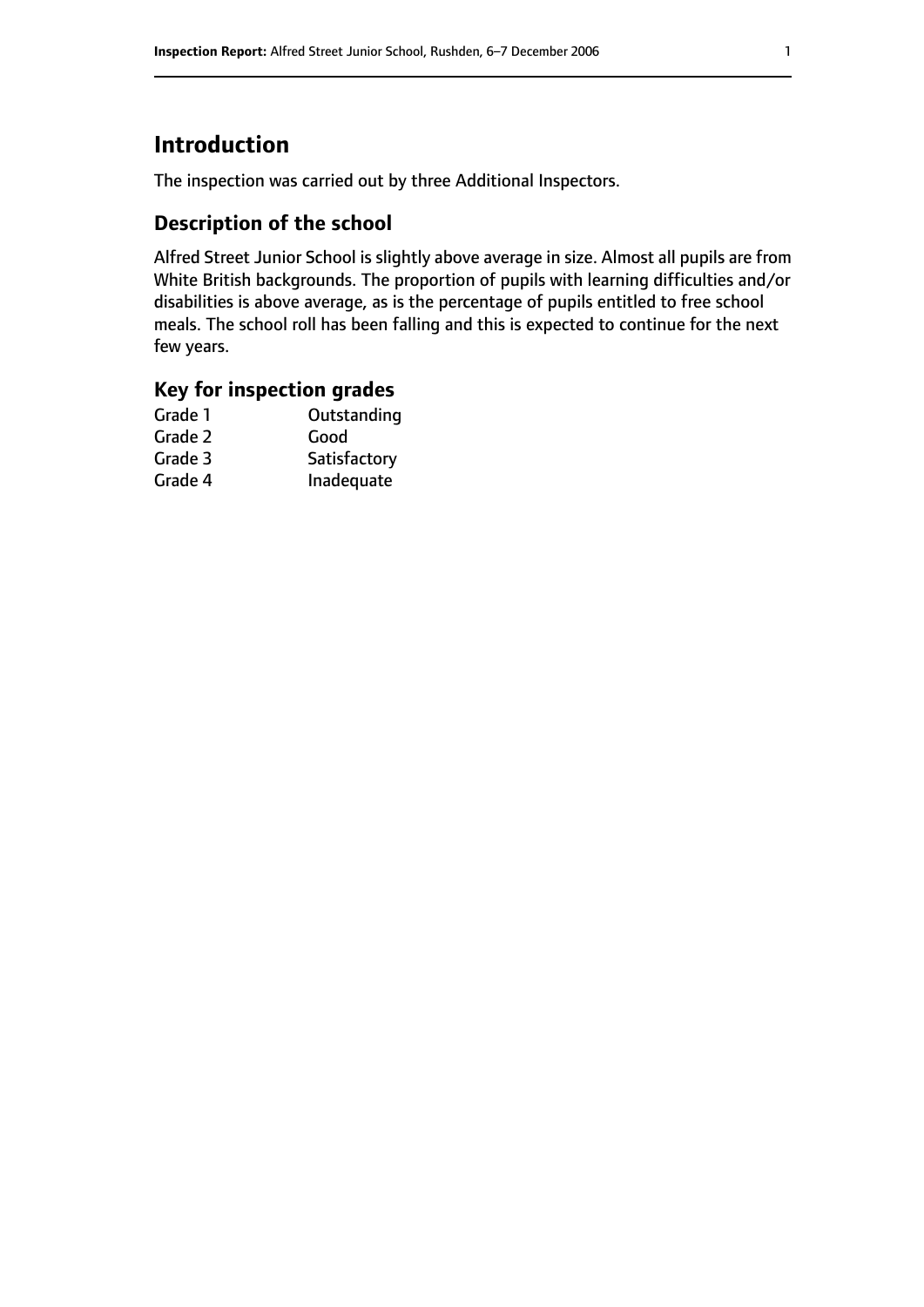# **Overall effectiveness of the school**

#### **Grade: 3**

Alfred Street provides a satisfactory education for its pupils. 'Alfo', as the school is known in the local community, has a number of strengths. They mainly relate to the good personal development and well-being of the pupils and their good pastoral care. The school is effective at promoting a sense of 'family'. One parent summarised the views of many when writing, 'My children love school and feel safe and confident.' Pupils are self-assured and take pleasure in all that the school has to offer. This is reflected in their above average levels of attendance. Pupils enjoy their lessons and the many additional activities that the school provides. Their enthusiasm to do well is reflected in their pride in participating in the school's Christmas concert. Although the care provided by the school is good, academic guidance is less effective. Many pupils do not understand their personal learning targets and teachers' marking does not always provide pupils with sufficient guidance on how to improve. Consequently, care, guidance and support are satisfactory.

Key areas of the school's provision which affect pupils' progress, such as teaching and learning and the curriculum, are satisfactory. Pupils are keen to learn and the vast majority behave well in lessons. They work well together in groups and talk about their activities confidently. Classroom relationships are strong. Every now and then, the pace of lessons is too slow and this prevents pupils from making the progress they are capable of. The school has a good range of assessment information that is used to track individual pupils' progress and plan lessons. This information is not always used consistently to ensure that all pupils are given the right type of work for their ability and understanding. Pupils' achievement is satisfactory. Standards at the end of Year 6 are average. Higher attaining pupils do not always do as well in writing as they do in reading, mathematics and science.

Leadership and management of the school are satisfactory. There are inconsistencies in school practice that have not been fully addressed, such as those in teaching. Senior managers have not yet ensured that all pupils make consistently good progress although they have been successful in creating a good climate for learning. The school has a good reputation within the local community and there is a satisfactory capacity to improve further. Self-evaluation is satisfactory although governors are insufficiently involved. The headteacher and senior managers know what needs to be done in developing and improving the school's provision. This is clearly recognised in the current school development plan although targets for improvement are not specific enough.

#### **What the school should do to improve further**

- Ensure that higher attaining pupils do as well in their writing as they do in other subjects.
- Ensure that teachers make better use of assessment information when planning activities so that pupils are consistently given work appropriate to their individual needs and capabilities.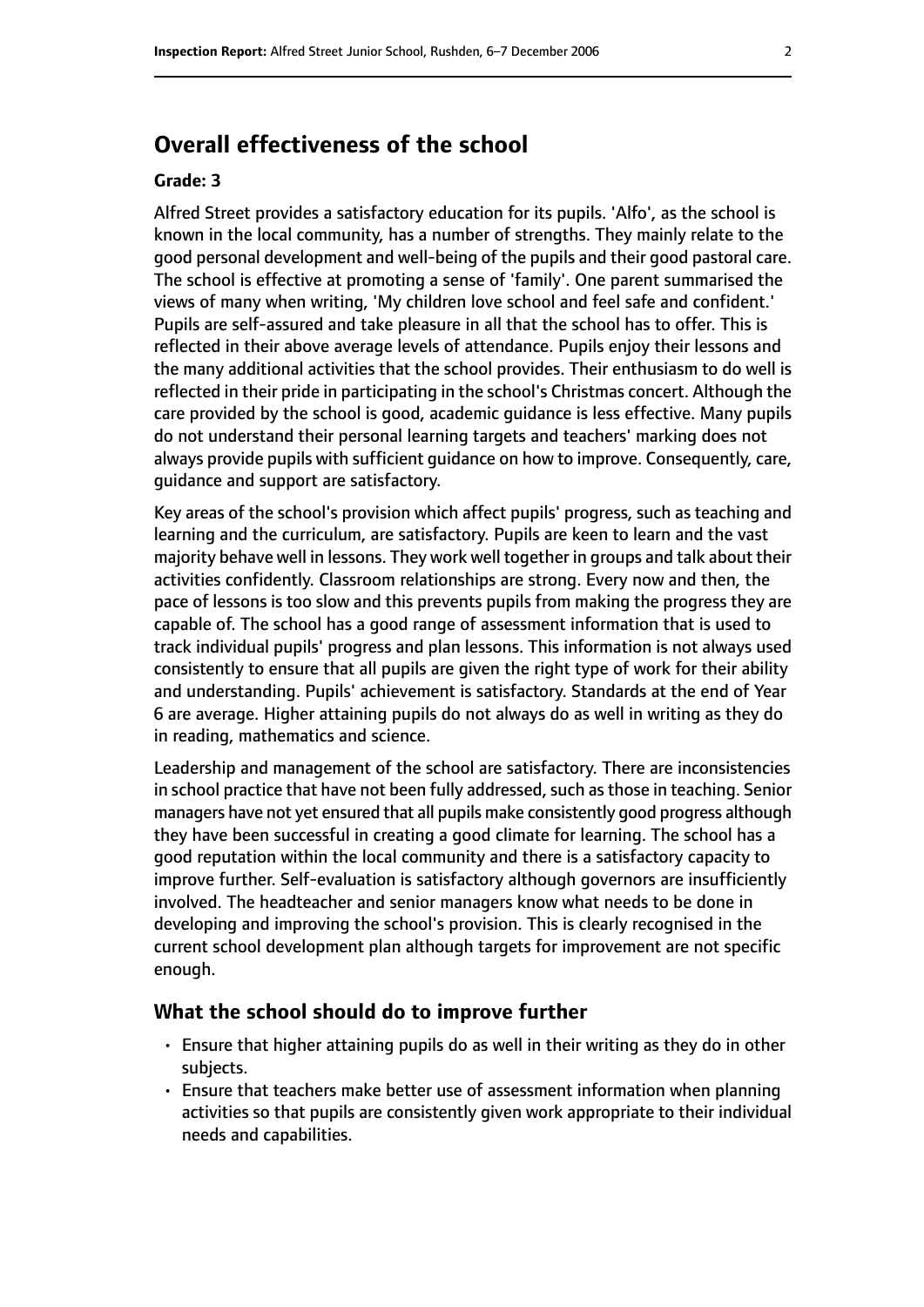• Improve the school's procedures for marking pupils' work and setting pupils' individual learning targets so that they make a better contribution to improving achievement.

## **Achievement and standards**

#### **Grade: 3**

Pupils enter school with levels of attainment that are broadly average. School data indicates that at times, groups of pupils make good progress, but this is not consistent because it is affected by variations in teaching. Consequently, the vast majority of pupils make satisfactory progress as they move through the school. It is the same for boys and girls and different ability groups. Higher attaining pupils do not do as well as they should in their writing. This is because they are given insufficient opportunities to write at length to develop and practise their writing skills. By the end of Year 6, standards are average in English, mathematics and science. Pupils with learning difficulties and/or disabilities make the same satisfactory progress as their classmates. When they are given good targeted support in lessons, they make good progress.

The school is improving its procedures for setting academic targets, which, in the past, have not been sufficiently challenging. Data are now being used more effectively to set realistic and more ambitious targets. Pupils are developing satisfactory skills in literacy and numeracy to equip them for the next stage of their education and later life.

# **Personal development and well-being**

#### **Grade: 3**

Pupils'spiritual, moral and social development is good. They are growing into confident and well-rounded young people. Pupils behave well and follow the 'Alfo Way' by listening well, speaking respectfully, following instructions, working hard, looking after things and staying safe. For example, they move around the school in a safe and orderly manner. Pupils get on well with each other and the school staff. Interesting and thought provoking school assemblies enhance their spiritual development. Pupils know how to keep healthy and understand the importance of exercise and diet but do not always transfer their knowledge and understanding into practice. As one pupil commented, 'What amazes me is the amount of sweets that some children bring in for playtime.'

Pupils contribute well to the school community through the work of the school council and by taking on special jobs, such as being responsible for playtime equipment and assembly monitors. They also give good support to the wider community through fund raising and participation in local events. Pupils' cultural development is satisfactory rather than any better because pupils do not have enough opportunity to learn about a wide range of cultural traditions and practices.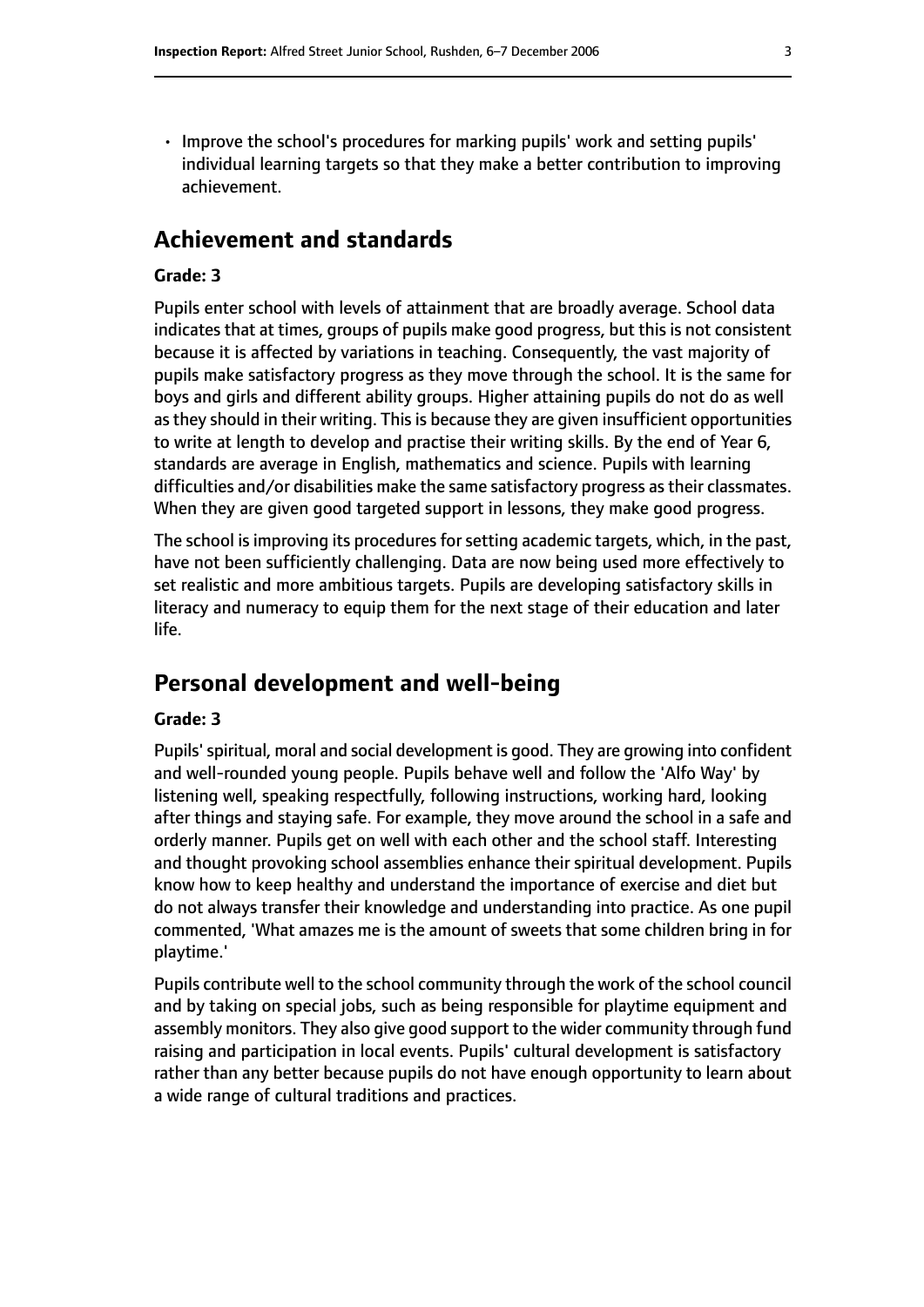# **Quality of provision**

#### **Teaching and learning**

#### **Grade: 3**

'Teachers are kind and helpful. They give us tips about what to do.' This comment reflects pupils' trust in their teachers and the positive way in which they approach learning tasks. Good relationships between staff and pupils mean that pupils are confident to ask for help. Teachers are good at making sure that pupils remain attentive and do what they are supposed to, although a few lessons lack urgency and learning could be more rapid. In a number of lessons, all pupils tackle the same activity. This means that sometimes the work is too easy for some and too difficult for others. Teachers give pupils some useful feedback on how well they are doing and are good at encouraging pupils to assess their own progress. Despite this, there is inconsistency from class to class in the quality of written marking and so pupils do not always know what they have to do to improve. Pupils with learning difficulties and/or disabilities are catered for effectively and when they are supported by teaching assistants, often do well.

#### **Curriculum and other activities**

#### **Grade: 3**

The curriculum provides a satisfactory foundation for the development of pupils' skills, knowledge and understanding. Planning for work in different subjects is sound. The school is beginning to make effective links between subjects. The development of writing skills, for example, is planned in a number of other subjects. This has not yet had an impact on pupils' progress or standards, partly because higher attaining pupils are not sufficiently challenged. Pupils' skills in information and communication technology (ICT) are not systematically developed in other subjects. The school has just been awarded an 'Activemark' for improvements to the provision for pupils' physical education. The good programme for pupils' personal, social and health education is having a positive impact on their personal development. Work in lessons is successfully enhanced by a good range of interesting activities outside lessons. These include three annual residential trips, a range of visits and a number of after school clubs. These are greatly appreciated by the pupils and parents.

#### **Care, guidance and support**

#### **Grade: 3**

The good quality care that pupils receive from all adults contributes well to their personal development and well-being. The school has effective procedures in place to ensure pupils stay safe and healthy. Staff know the pupils well. Pupils with learning difficulties and/or disabilities are carefully supported and there is good liaison with feeder schools and other agencies to ensure their needs are met. Academic guidance is less effective. Teachers' marking is inconsistent and many pupils are confused by their individual learning targets. The school has introduced new procedures to keep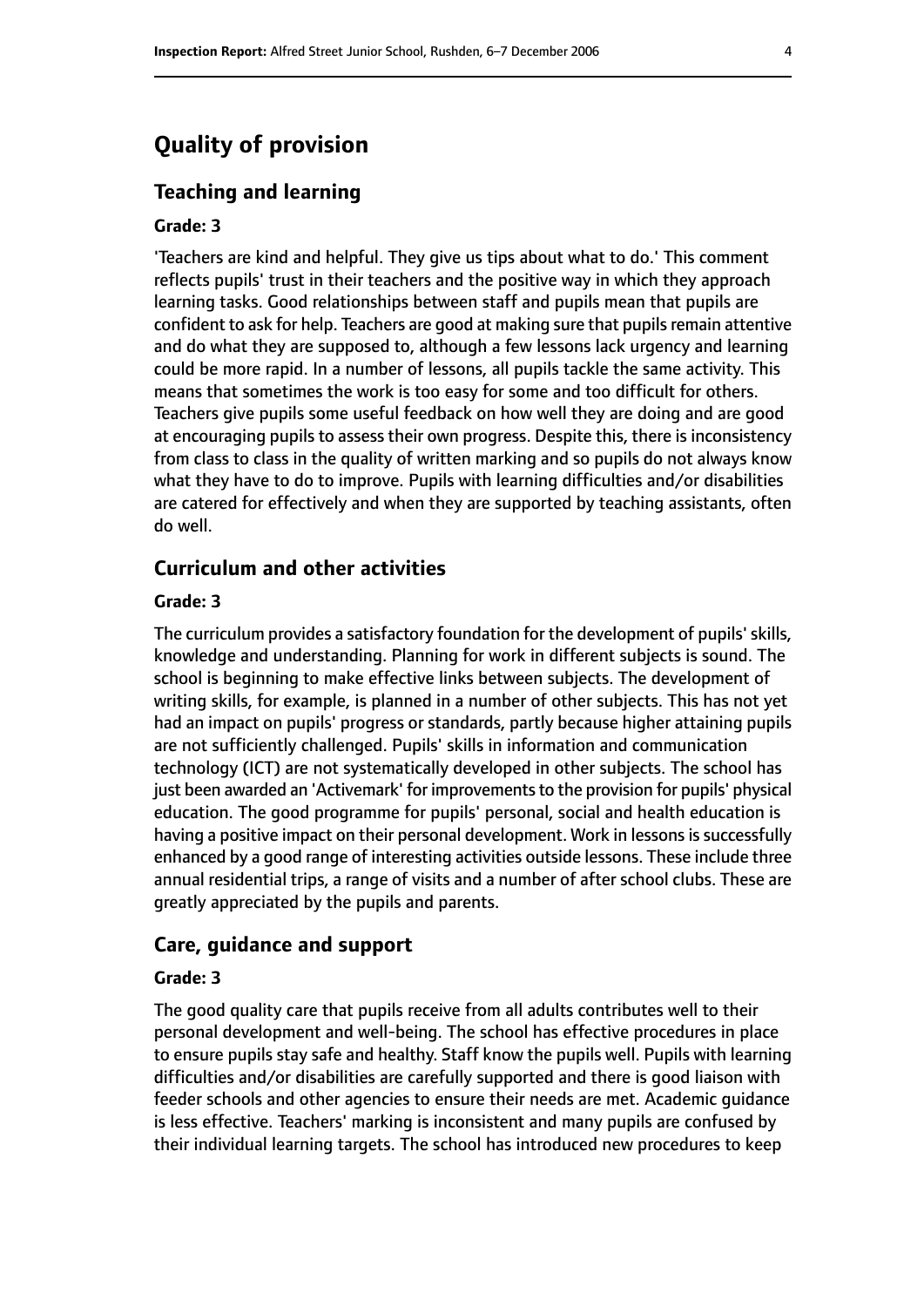a more careful track on pupils' individual progress but these have not yet had sufficient impact on improving pupils' achievement.

# **Leadership and management**

#### **Grade: 3**

The headteacher and staff have been successful in creating a happy school that is popular with both parents and pupils. Both groups know that their views count and that the school is willing to listen to concerns and suggestions. Governance is satisfactory. The governors are very committed and supportive of the school. Financial resources are well organised and managed to counter the effect of the school's falling roll. Governors are not sufficiently involved in self-evaluation or development planning. They rely too heavily on the headteacher in these processes although this is being improved. Senior managers regularly evaluate the quality of teaching and learning, but not all subject co-ordinators have been involved in checking the quality of provision in their own subjects. This is currently being developed. The senior managers recognise that there needs to be more consistency in school practice before pupils' achievement moves beyond being satisfactory. This is currently being addressed though a number of initiatives but it is too early to judge their impact.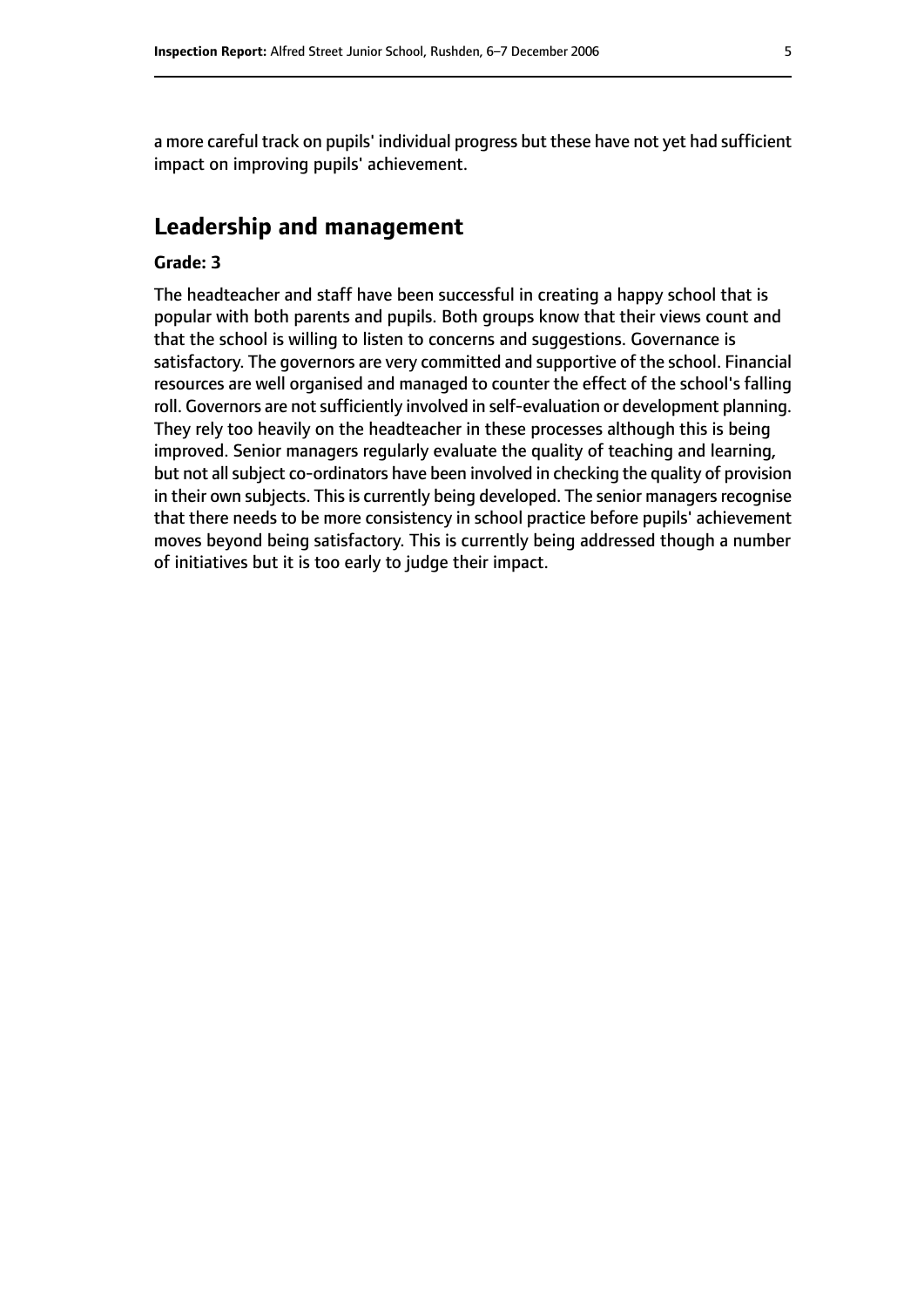**Any complaints about the inspection or the report should be made following the procedures set out inthe guidance 'Complaints about school inspection', whichis available from Ofsted's website: www.ofsted.gov.uk.**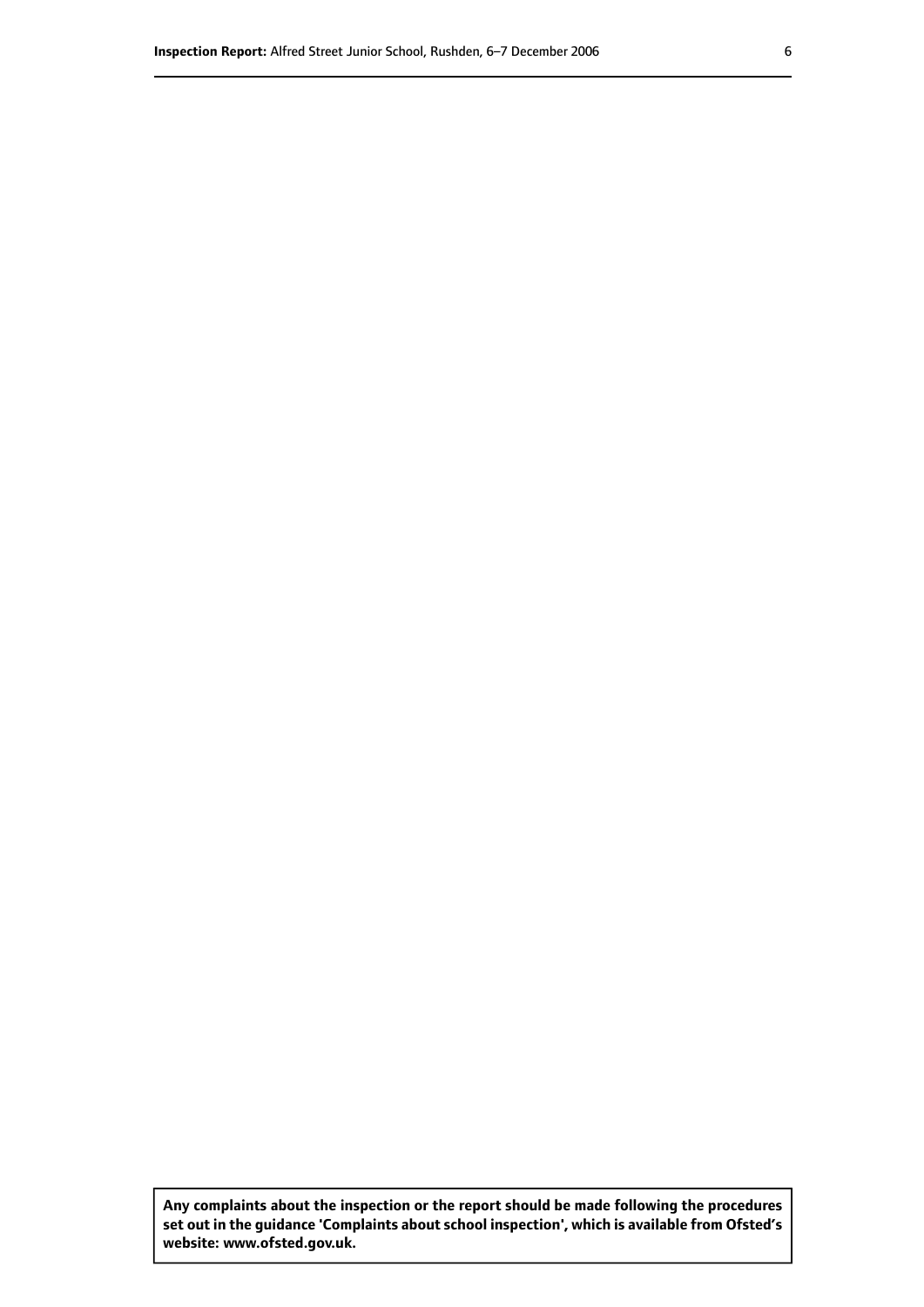# **Inspection judgements**

| Key to judgements: grade 1 is outstanding, grade 2 good, grade 3 satisfactory, and grade 4 | School         |
|--------------------------------------------------------------------------------------------|----------------|
| inadeauate                                                                                 | <b>Overall</b> |

# **Overall effectiveness**

| How effective, efficient and inclusive is the provision of education, integrated<br>care and any extended services in meeting the needs of learners? |     |
|------------------------------------------------------------------------------------------------------------------------------------------------------|-----|
| How well does the school work in partnership with others to promote learners'<br>well-being?                                                         |     |
| The effectiveness of the school's self-evaluation                                                                                                    |     |
| The capacity to make any necessary improvements                                                                                                      |     |
| Effective steps have been taken to promote improvement since the last<br>inspection                                                                  | Yes |

# **Achievement and standards**

| How well do learners achieve?                                                                               |  |
|-------------------------------------------------------------------------------------------------------------|--|
| The standards <sup>1</sup> reached by learners                                                              |  |
| How well learners make progress, taking account of any significant variations between<br>groups of learners |  |
| How well learners with learning difficulties and disabilities make progress                                 |  |

# **Personal development and well-being**

| How good is the overall personal development and well-being of the<br>learners?                                  |  |
|------------------------------------------------------------------------------------------------------------------|--|
| The extent of learners' spiritual, moral, social and cultural development                                        |  |
| The behaviour of learners                                                                                        |  |
| The attendance of learners                                                                                       |  |
| How well learners enjoy their education                                                                          |  |
| The extent to which learners adopt safe practices                                                                |  |
| The extent to which learners adopt healthy lifestyles                                                            |  |
| The extent to which learners make a positive contribution to the community                                       |  |
| How well learners develop workplace and other skills that will contribute to<br>their future economic well-being |  |

# **The quality of provision**

| How effective are teaching and learning in meeting the full range of the<br>learners' needs?          |  |
|-------------------------------------------------------------------------------------------------------|--|
| How well do the curriculum and other activities meet the range of needs<br>and interests of learners? |  |
| How well are learners cared for, guided and supported?                                                |  |

**Annex A**

 $^1$  Grade 1 - Exceptionally and consistently high; Grade 2 - Generally above average with none significantly below average; Grade 3 - Broadly average to below average; Grade 4 - Exceptionally low.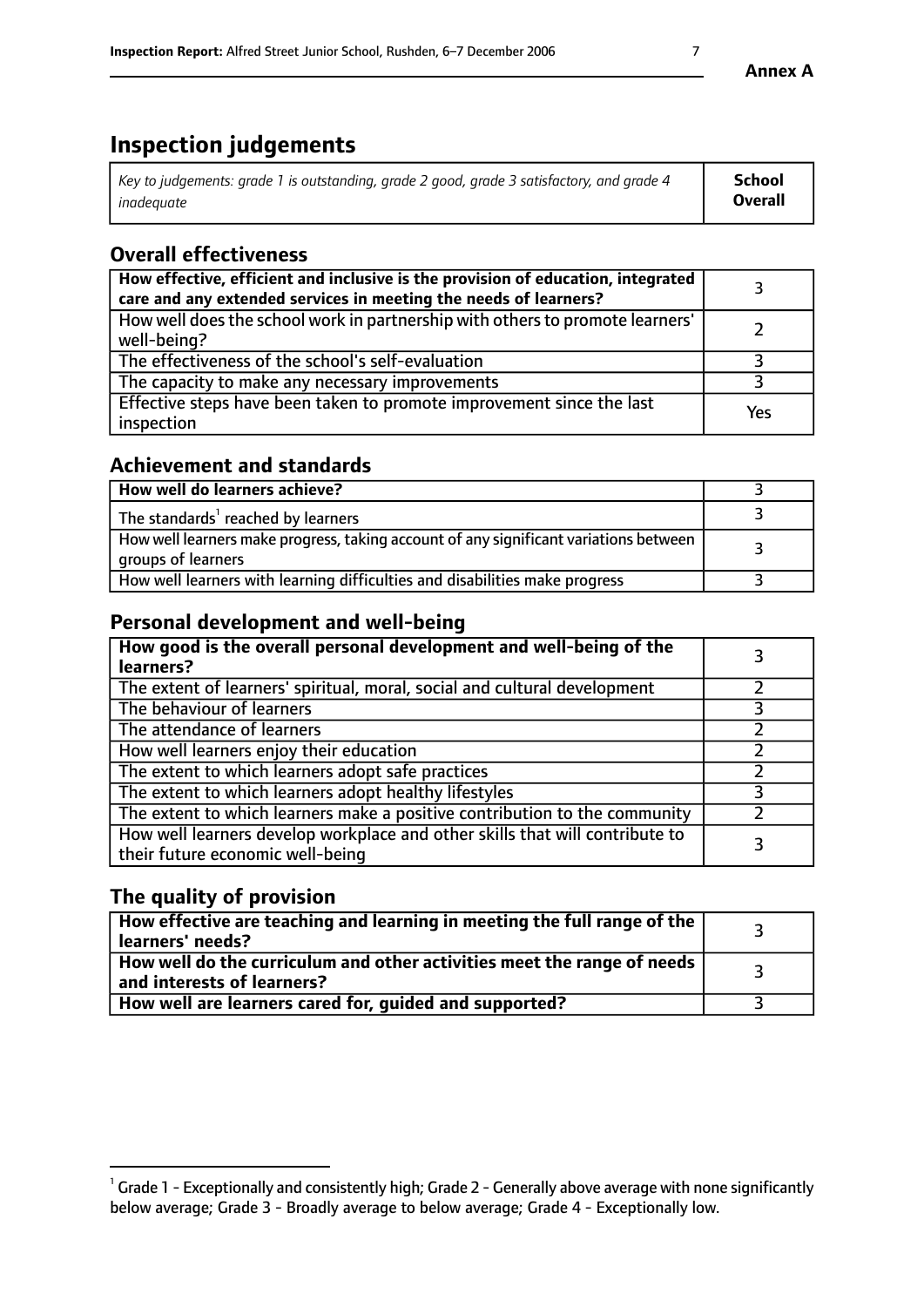# **Leadership and management**

| How effective are leadership and management in raising achievement<br>and supporting all learners?                                              |           |
|-------------------------------------------------------------------------------------------------------------------------------------------------|-----------|
| How effectively leaders and managers at all levels set clear direction leading<br>to improvement and promote high quality of care and education |           |
| How effectively performance is monitored, evaluated and improved to meet<br>challenging targets                                                 | 3         |
| How well equality of opportunity is promoted and discrimination tackled so<br>that all learners achieve as well as they can                     |           |
| How effectively and efficiently resources, including staff, are deployed to<br>achieve value for money                                          | 3         |
| The extent to which governors and other supervisory boards discharge their<br>responsibilities                                                  | 3         |
| Do procedures for safequarding learners meet current government<br>requirements?                                                                | Yes       |
| Does this school require special measures?                                                                                                      | No        |
| Does this school require a notice to improve?                                                                                                   | <b>No</b> |